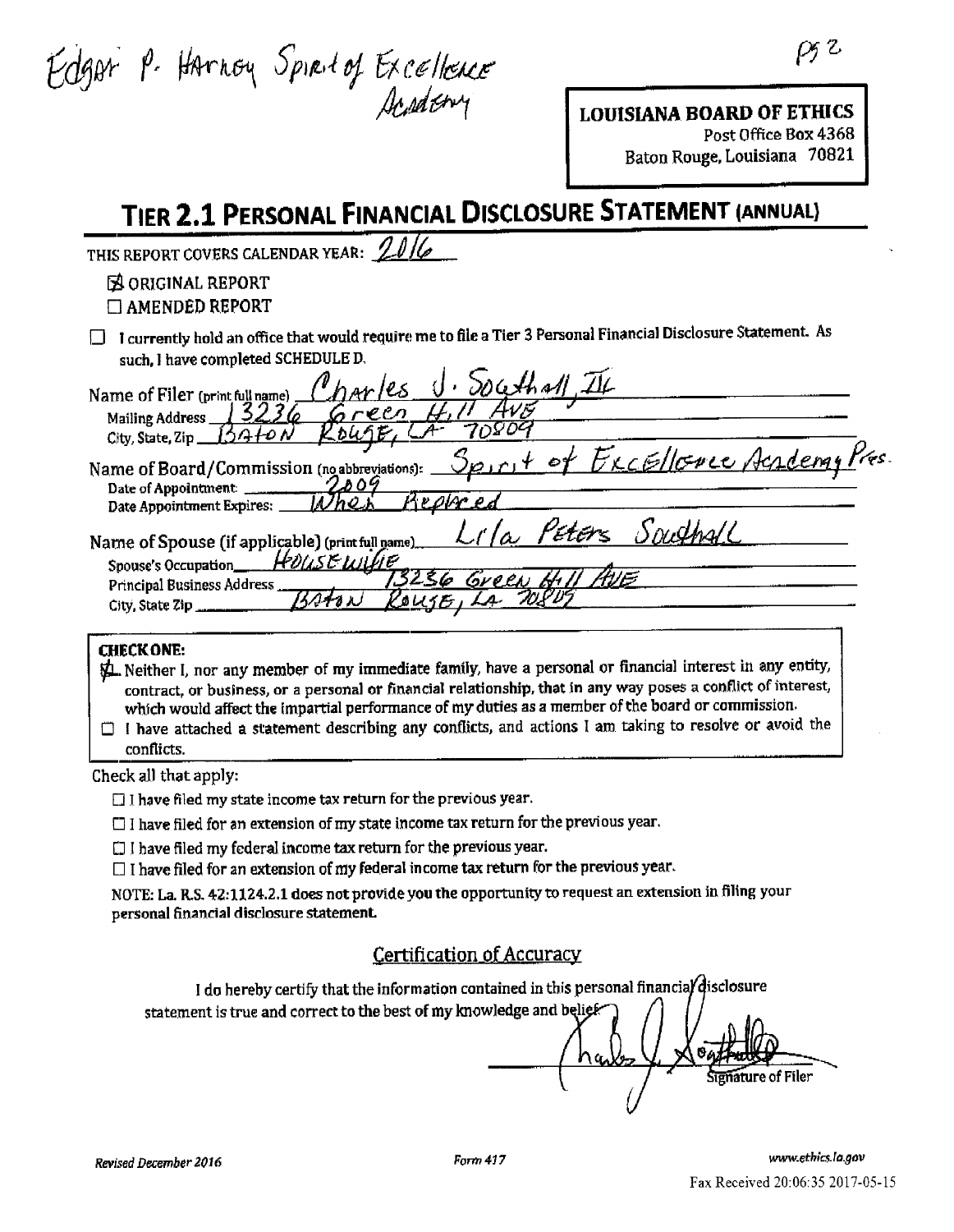

**LOUISIANA BOARD OF ETHICS** Post Office Box 4368 Baton Rouge, Louisiana 70821

### **Schedule A: Employment Information**

 $\square$  Check if not applicable

| <b>X</b> Filer □Spouse<br>Name of Employer: CCCI                | $\Box$ Full-Time $\Box$ Part-Time<br>tan di kacamatan Sebagai Propinsi Sebagai Propinsi Sebagai Propinsi Sebagai Propinsi Sebagai Propinsi Sebagai P<br>Propinsi Sebagai Propinsi Sebagai Propinsi Sebagai Propinsi Sebagai Propinsi Sebagai Propinsi Sebagai Propins |
|-----------------------------------------------------------------|-----------------------------------------------------------------------------------------------------------------------------------------------------------------------------------------------------------------------------------------------------------------------|
| Striler ESpouse<br>Job Title: $PAS$ ton                         | $\Box$ Full-Time $\Box$ Part-Time<br>Name of Employer: First Emmanut Baptist Church                                                                                                                                                                                   |
| <b>SUFiler ESpouse</b><br>Name of Employer:<br>Job Description: | $\Box$ Rull_Time<br>$\Box$ Part-Time<br>Caskin Southall Coordont Gordon<br>President<br>Overseen Management<br>Job Title: $Prestder$                                                                                                                                  |
| $\Box$ Filer<br>$\square$ Spouse                                | $\Box$ Full-Time $\Box$ Part-Time                                                                                                                                                                                                                                     |

- . You are required to disclose employment information related to both you and your spouse (if applicable).
- . List the name of the employer; the title of the position; a brief description of the job; and disclosure as to whether the position is full-time or part-time.
- Self-employment information is reported on Schedule B.  $\bullet$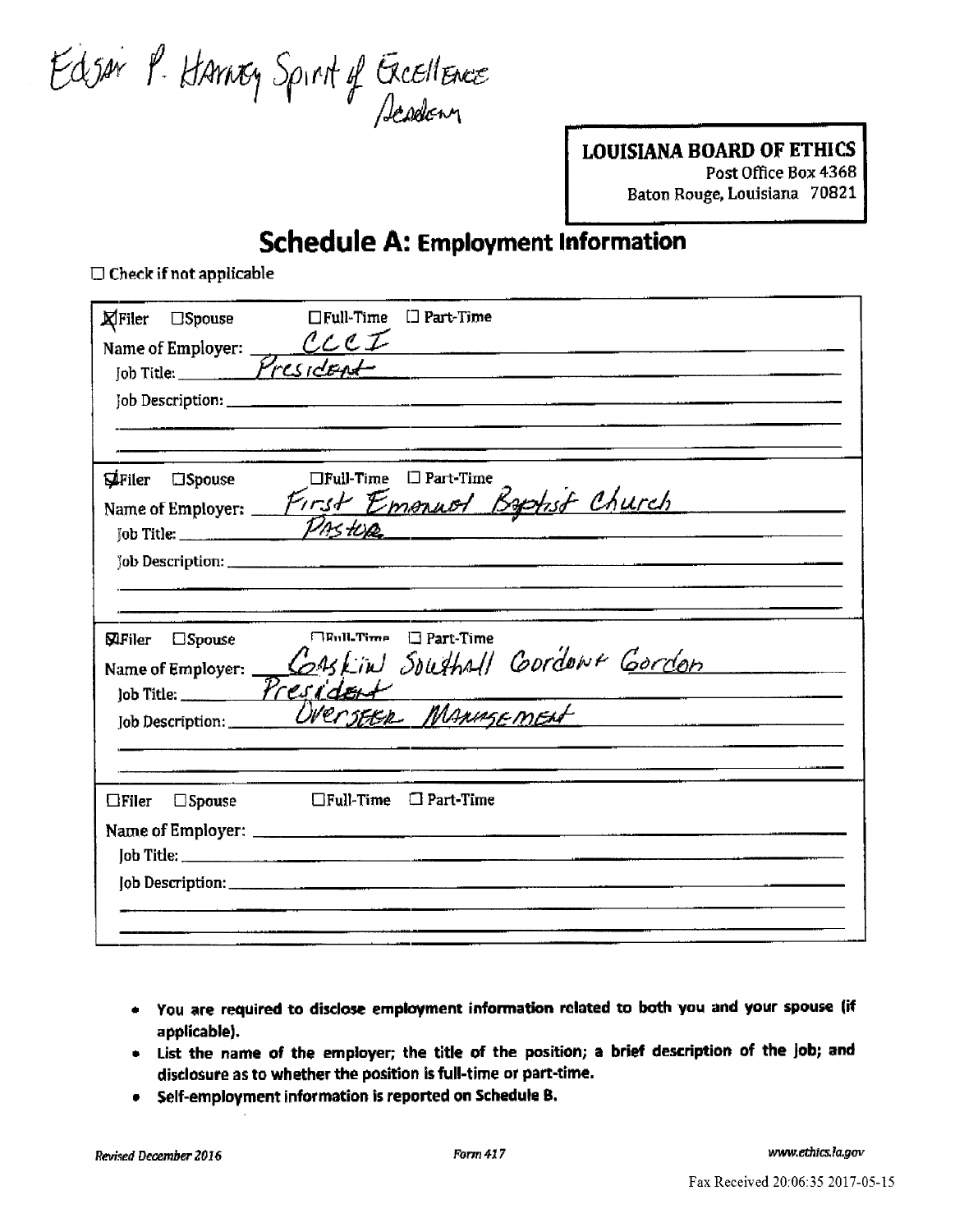# Edgar P. HAVREY Spiritet Excellence

#### **LOUISIANA BOARD OF ETHICS** Post Office Box 4368

Baton Rouge, Louisiana 70821

#### **SCHEDULE B: POSITIONS - BUSINESS**

 $\Box$  Check if not applicable

| <b>WFiler Spouse</b><br>$\Box$ Both<br>Amount of Interest: 60<br>$\%$<br>Southoll Goellart Goollar<br>Name of Business: SROK P<br>Dic<br>Address: $207$<br>70000<br>City, State, Zip: $N \Omega$<br>Interfacing<br><b>Business Description:</b><br>$\sim 10^{-11}$<br>$D$ uj Lie<br>Nature of Association: |
|------------------------------------------------------------------------------------------------------------------------------------------------------------------------------------------------------------------------------------------------------------------------------------------------------------|
| □Filer □Spouse □Both                                                                                                                                                                                                                                                                                       |
| Amount of Interest: _________%                                                                                                                                                                                                                                                                             |
|                                                                                                                                                                                                                                                                                                            |
| City, State, Zip: $\frac{1}{2}$ and $\frac{1}{2}$ and $\frac{1}{2}$ and $\frac{1}{2}$ and $\frac{1}{2}$ and $\frac{1}{2}$ and $\frac{1}{2}$ and $\frac{1}{2}$ and $\frac{1}{2}$ and $\frac{1}{2}$ and $\frac{1}{2}$ and $\frac{1}{2}$ and $\frac{1}{2}$ and $\frac{1}{2}$ and $\frac{1}{2$                 |
|                                                                                                                                                                                                                                                                                                            |
| $\Box$ Filer $\Box$ Spouse $\Box$ Both                                                                                                                                                                                                                                                                     |
| Amount of Interest: __________%                                                                                                                                                                                                                                                                            |
|                                                                                                                                                                                                                                                                                                            |
|                                                                                                                                                                                                                                                                                                            |
|                                                                                                                                                                                                                                                                                                            |
|                                                                                                                                                                                                                                                                                                            |
|                                                                                                                                                                                                                                                                                                            |
| $\Box$ Filer $\Box$ Spouse $\Box$ Both                                                                                                                                                                                                                                                                     |
| Amount of Interest: ________%                                                                                                                                                                                                                                                                              |
|                                                                                                                                                                                                                                                                                                            |
|                                                                                                                                                                                                                                                                                                            |
|                                                                                                                                                                                                                                                                                                            |
|                                                                                                                                                                                                                                                                                                            |
|                                                                                                                                                                                                                                                                                                            |

\* You are required to complete SCHEDULE B if you or your spouse is a director, officer, stockholder, owner, partner, member, or trustee of a business AND if you or your spouse (either individually or collectively) owns an interest in a business which exceeds 10%.

\* "Business" means any corporation, partnership, limited liability company, sole proprietorship, firm, enterprise, franchise, association, business, organization, self-employed individual, holding company, trust, or any other legal entity or person.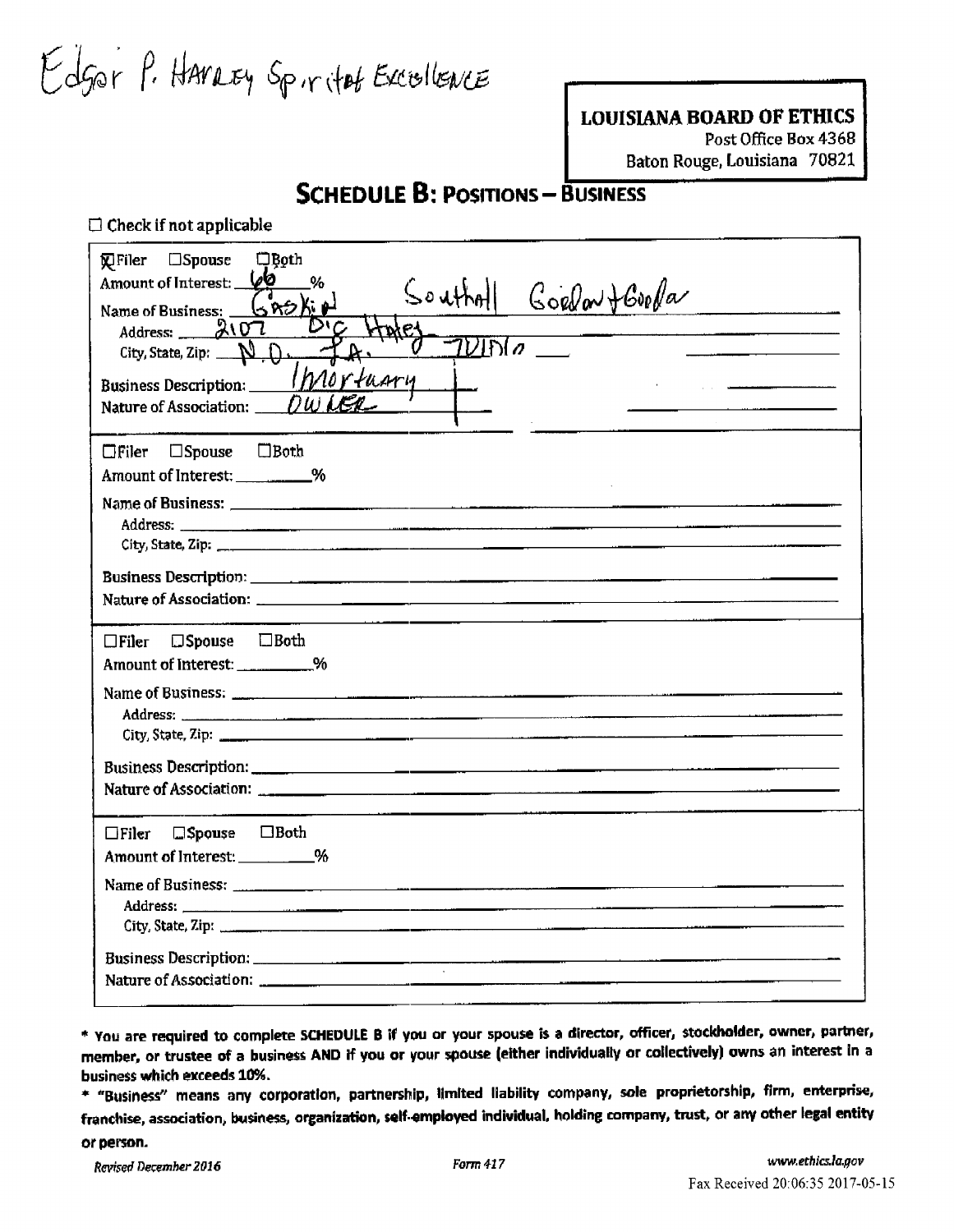Edgar P. Harney Excellence

**LOUISIANA BOARD OF ETHICS** Post Office Box 4368 Baton Rouge, Louisiana 70821

#### **Schedule C: Positions - Nonprofit**

 $\Box$  Check if not applicable

| Eiler Spouse                                                                                                                                             |  |
|----------------------------------------------------------------------------------------------------------------------------------------------------------|--|
| Name of Organization; FIrst Emanuel Baptist Church                                                                                                       |  |
| Address: 1829 CArondelst Street<br>City, State, Zip: New Orleans L+ 7                                                                                    |  |
| 20/30<br>City, State, Zip: $\overline{\mathcal{N}}$ $\overline{\mathcal{C}}$ $\overline{\mathcal{W}}$                                                    |  |
| Nature of Association: PAS for<br>.<br>1980 - Paris La Company de Carlos de Carlos de la Carlo de Carlos de Carlos de Carlos de Carlos de La Carlos d    |  |
| Church<br>Description of Organization:                                                                                                                   |  |
|                                                                                                                                                          |  |
| EFiler DSpouse                                                                                                                                           |  |
| Name of Organization: DEL gado Community College Foundation                                                                                              |  |
| Address: 2008                                                                                                                                            |  |
| Address:<br>City, State, Zip: <u>NEW Bridges, LA</u><br>Nature of Association: Secretory / Treasurer of Bosond                                           |  |
|                                                                                                                                                          |  |
|                                                                                                                                                          |  |
|                                                                                                                                                          |  |
| <b><i>Exiler</i></b> □ Spouse<br>Now Orleans FAILA - Bases<br>Name of Organization:                                                                      |  |
| City, State, Zip: VOU) OP LEANS, LA.                                                                                                                     |  |
| Nature of Association: Vresidest                                                                                                                         |  |
| Nature of Association: $\frac{\gamma_{resj}\rightarrow \gamma}{\beta_{min}}$<br>Description of Organization: $\frac{\beta_{min}}{\beta_{min}}$ blocksing |  |
|                                                                                                                                                          |  |
| $\Box$ Filer<br>$\square$ Spouse                                                                                                                         |  |
|                                                                                                                                                          |  |
|                                                                                                                                                          |  |
| City, State, Zip: $\overline{\phantom{a}}$                                                                                                               |  |
|                                                                                                                                                          |  |
|                                                                                                                                                          |  |
|                                                                                                                                                          |  |

\*You are required to complete SCHEDULE C if you or your spouse is a director or officer of a nonprofit organization.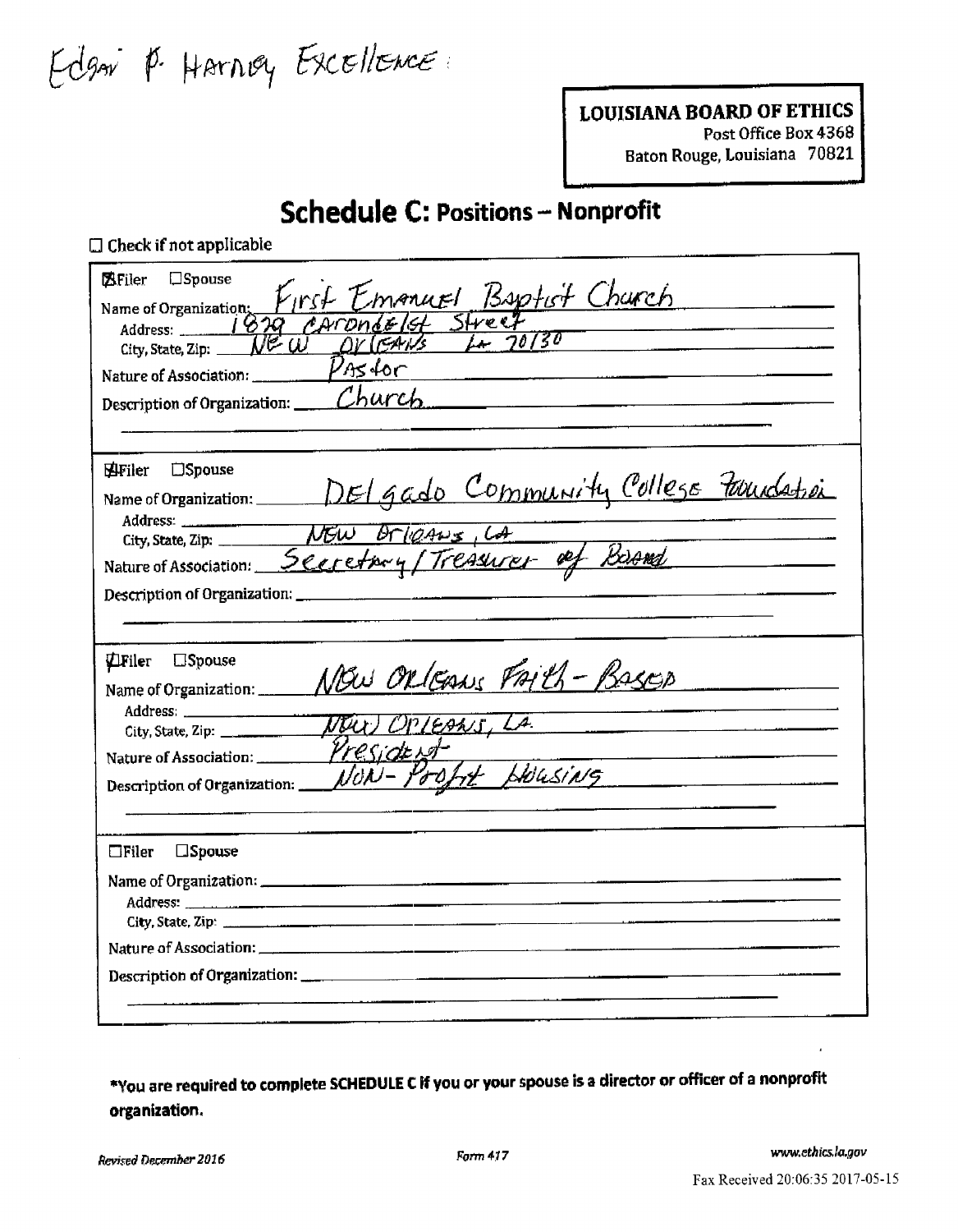Edgar P. Harary Spirit of Excellence Acodemy

**LOUISIANA BOARD OF ETHICS** Post Office Box 4368 Baton Rouge, Louisiana 70821

## **Schedule D: Other Offices/Positions Held**

 $\square$  Check if not applicable

| Name of Office/Position: VAS for                                                                      |
|-------------------------------------------------------------------------------------------------------|
| Name of Office/Position: <u>Sperctory</u> / Treasure                                                  |
| Name of Office/Position: $P$ res/ $\Delta 5 + d$<br><u> 1980 - Jan Barat, Amerikaansk politiker (</u> |
|                                                                                                       |
|                                                                                                       |
|                                                                                                       |
|                                                                                                       |
|                                                                                                       |

\*You are required to complete SCHEDULE D if you hold any other office or position which would require you to file a personal financial disclosure statement under La. R.S. 42:1124.2.1 or 42:1124.3.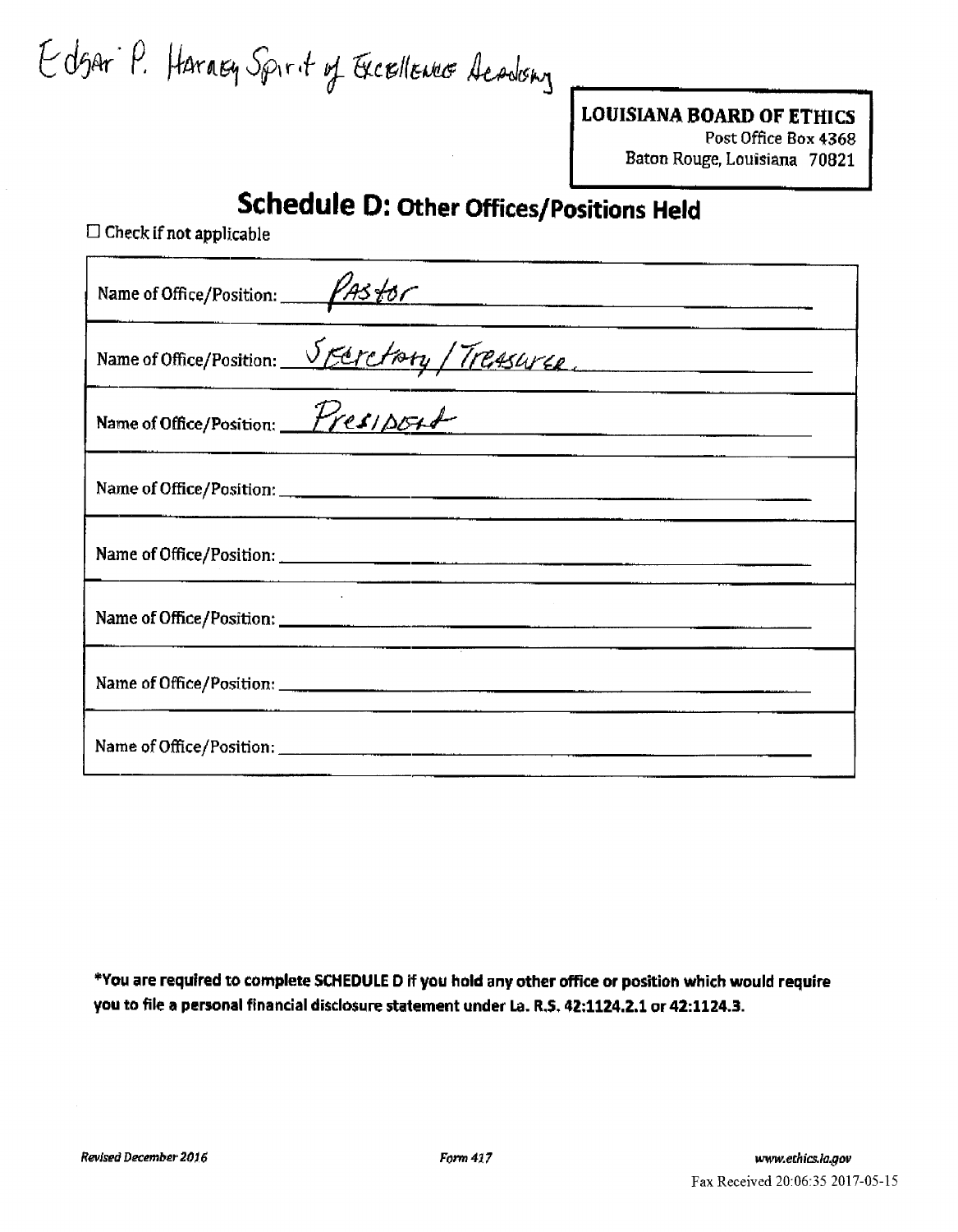# Cosser 1. HATLOY piritot Excellence Headery

**LOUISIANA BOARD OF ETHICS** 

Post Office Box 4368 Baton Rouge, Louisiana 70821

#### Schedule E: Income from the State, Political Subdivisions, and/or Gaming Interests **Z** Check if not applicable

| <b>UFiler</b><br><b>E</b> Spouse                                                                                                   |
|------------------------------------------------------------------------------------------------------------------------------------|
| Business (where amount of interest exceeds 10%)<br>Type of Income: [IState   $\Box$ Political Subdivision   $\Box$ Gaming Interest |
|                                                                                                                                    |
|                                                                                                                                    |
|                                                                                                                                    |
|                                                                                                                                    |
| Amount of Income (exact dollar amount): \$                                                                                         |
| $\Box$ Filer<br><b>USpouse</b><br><b>El Business</b> (where amount of interest exceeds 10%)                                        |
| Type of Income: □State □Political Subdivision □ Gaming Interest                                                                    |
|                                                                                                                                    |
|                                                                                                                                    |
|                                                                                                                                    |
|                                                                                                                                    |
| Amount of Income (exact dollar amount): \$                                                                                         |
| <b>UFiler</b><br>$\square$ Spouse<br><b>EBusiness (where amount of interest exceeds 10%)</b>                                       |
| Type of Income: □State □Political Subdivision □ Gaming Interest                                                                    |
|                                                                                                                                    |
| Name of Income Source:                                                                                                             |
|                                                                                                                                    |
|                                                                                                                                    |
| Amount of Income (exact dollar amount): \$                                                                                         |
| $\Box$ Filer<br>$\square$ Spouse<br>$\Box$ Business (where amount of interest exceeds 10%)                                         |
| Type of Income: CState CPolitical Subdivision C Gaming Interest                                                                    |
|                                                                                                                                    |
| Name of Income Source:                                                                                                             |
|                                                                                                                                    |
| Amount of Income (exact dollar amount): \$                                                                                         |
|                                                                                                                                    |

\* You are required to complete SCHEDULE E If you or your spouse received income (includes any income from public source such as employment income, retirement, etc.) from the State, any political subdivision, and/or a gaming interest OR if a business in which you or your spouse owns an interest which exceeds 10% (either individually or collectively) received income from the aforementioned sources.

\* "Income" (for a business) means gross income less costs of goods sold, and operating expenses.

\* "Income" (for an individual) means taxable income and shall not include any income received pursuant to a life insurance policy. \* The definitions for (and examples of) political subdivision, goming interest, and business are found in the Instructions Section of this form.